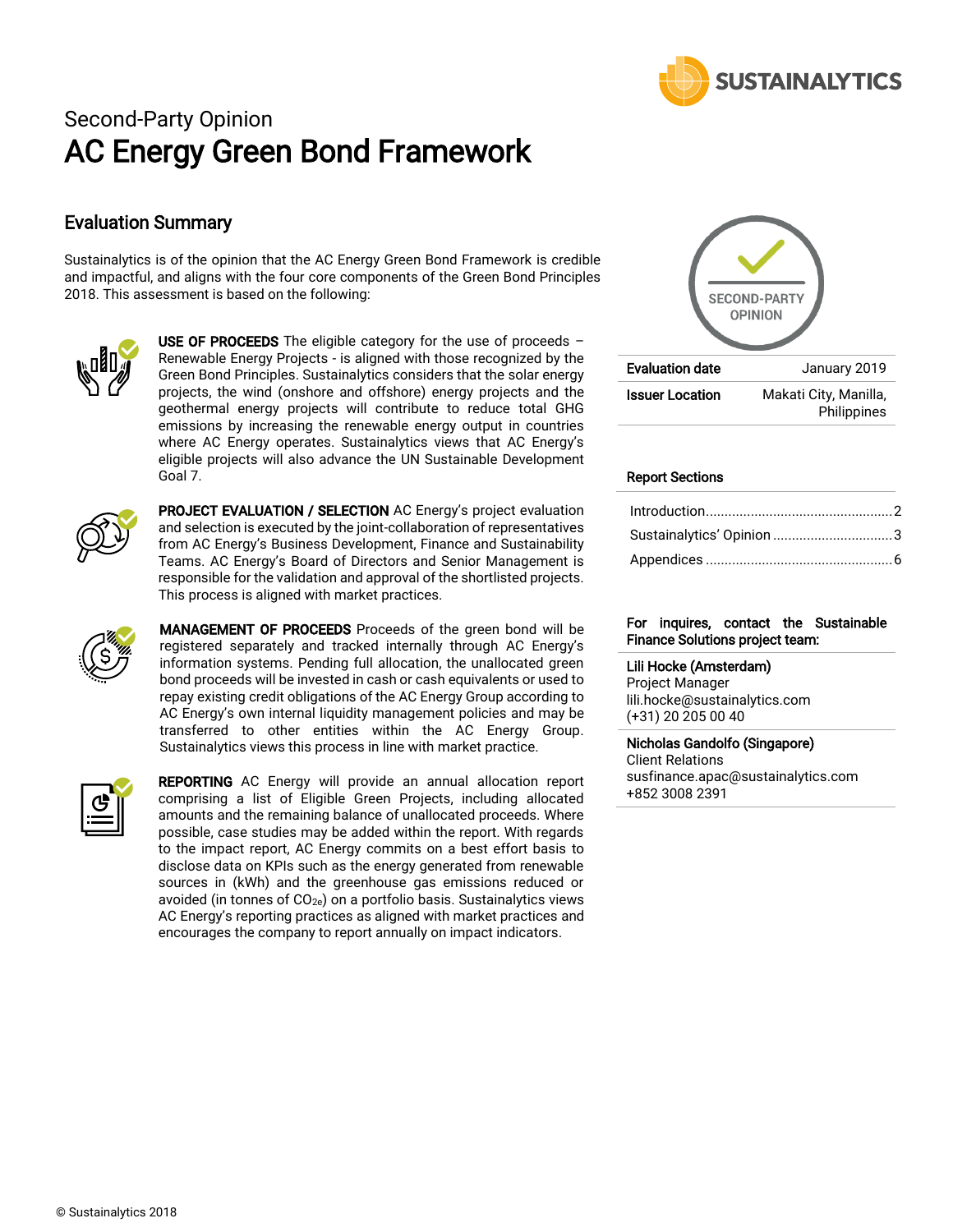

# <span id="page-1-0"></span>Introduction

AC Energy, Inc. ("AC Energy" or "the company") develops and operates power generation facilities, including those used for the production of renewable energy using solar, wind and geothermal technologies. The company is based in the Philippines and is 100%-owned by Ayala Corporation. The company has developed the AC Energy Green Bond Framework (the "Framework") under which it is considering to issue green bonds and use the proceeds to finance and/or refinance, in whole or in part, existing and/or future projects that expand the renewable energy capacity and outputs in countries where AC Energy has operations. The Framework defines eligibility criteria in one area:

1. Renewable Energy Projects

AC Energy engaged Sustainalytics to review the its Green Bond Framework and provide a second-party opinion on the alignment of the framework with the Green Bond Principles 2018 (the "GBP"), as administered by the International Capital Market Association (the "ICMA"), <sup>1</sup> and the Framework's environmental credentials. This Framework will be published on AC Energy's website. 2

As part of this engagement, Sustainalytics held conversations with various members of AC Energy management team to understand the sustainability impact of their business processes and planned use of proceeds, as well as management of proceeds and reporting aspects of AC Energy's green bond. Sustainalytics also reviewed relevant public documents and non-public information.

This document contains Sustainalytics' opinion of the AC Energy Green Bond Framework and should be read in conjunction with that Framework.

 $\overline{a}$ 

<sup>1</sup> ICMA's Green Bond Principles 201[8 https://www.icmagroup.org/green-social-and-sustainability-bonds/green-bond-principles-gbp/](https://www.icmagroup.org/green-social-and-sustainability-bonds/green-bond-principles-gbp/)

<sup>2</sup> AC Energy corporate website[: www.acenergy.com.ph](http://www.acenergy.com.ph/)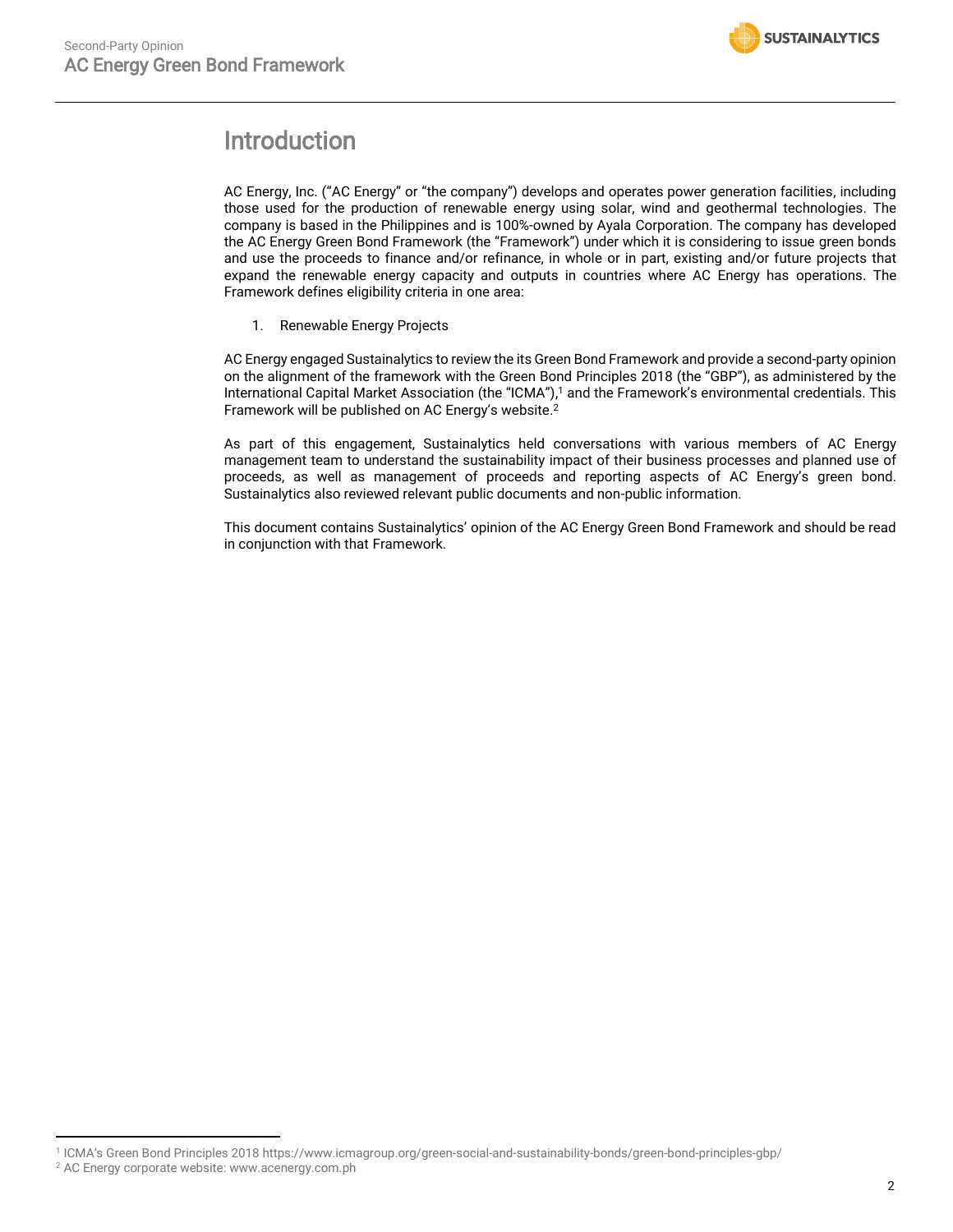# <span id="page-2-0"></span>Sustainalytics' Opinion

# Section 1: Sustainalytics' Opinion on the AC Energy Green Bond Framework

#### **Summary**

Sustainalytics is of the opinion that the AC Energy Green Bond Framework is credible and impactful, and aligns with the four core components of the Green Bond Principles 2018. Sustainalytics highlights the following elements of AC Energy's green bond framework:

Use of Proceeds:

- The use of proceeds category of the AC Energy Green Bond Framework, i.e. Renewable Energy Projects, is recognized as impactful by the Green Bond Principles 2018.
- Sustainalytics considers AC Energy's framework to be transparent and to help expand the renewable energy capacity and total renewable energy outputs in the countries where AC Energy has operations. The eligible projects include renewable energy generation, i.e. solar, wind (on- and off-shore) and geothermal (<100g CO<sup>2</sup> per kWh).
- AC Energy's look-back period for refinancing previous investments is 24 months prior to the issuance date of the notes and during the life of the notes. Sustainalytics views this practice as aligned with local and regional market expectations.

Project Selection and Evaluation Process:

• AC Energy has a two-step project selection and evaluation process, which is in line with current market practices. AC Energy confirmed that its project selection and evaluation process will be executed through the joint-collaboration of various representatives from the AC Energy's Business Development, Finance, and Sustainability Teams. The validation and approval process is then performed by AC Energy's Board of Directors and Senior Management.

Management of Proceeds:

• Sustainalytics assesses AC Energy's management of proceeds process to be aligned with market practices. AC Energy confirmed that all green bond proceeds will be monitored and tracked through a separate register. The register will include relevant transaction information, as well as data on the allocation of proceeds and description of projects financed. Pending full allocation, the unallocated proceeds may be invested in cash or cash equivalents or used to repay AC Energy's existing credit obligations according to AC Energy's own internal liquidity management policies and may be transferred to other entities within the AC Energy Group.

#### Reporting:

• AC Energy commits to provide an annual allocation report, which will be made available to investors annually. The (i) allocation report will include a list of Eligible Green Projects, the allocated amounts and the remaining balance of unallocated proceeds, covering all requirements advanced by the Green Bond Principles. With regards to the (ii) impact report, AC Energy will disclose data on a best effort basis, on the total output of energy generated through renewable energy sources (in kWh) and the total GHG emissions reduced or avoided (in tonnes of  $CO<sub>2e</sub>$ ) on a portfolio basis. Sustainalytics encourages AC Energy to disclose impact progress data on an annual basis along with the allocation report. Sustainalytics assesses, however, AC Energy's reporting commitment to be in line with the market practices due to scope and granularity of its impact coverage.

#### Alignment with Green Bond Principles 2018

Sustainalytics has determined that AC Energy's green bond aligns to the four core components of the Green Bond Principles 2018. For detailed information please refer to Appendix 1: Green Bond/Green Bond Programme External Review Form.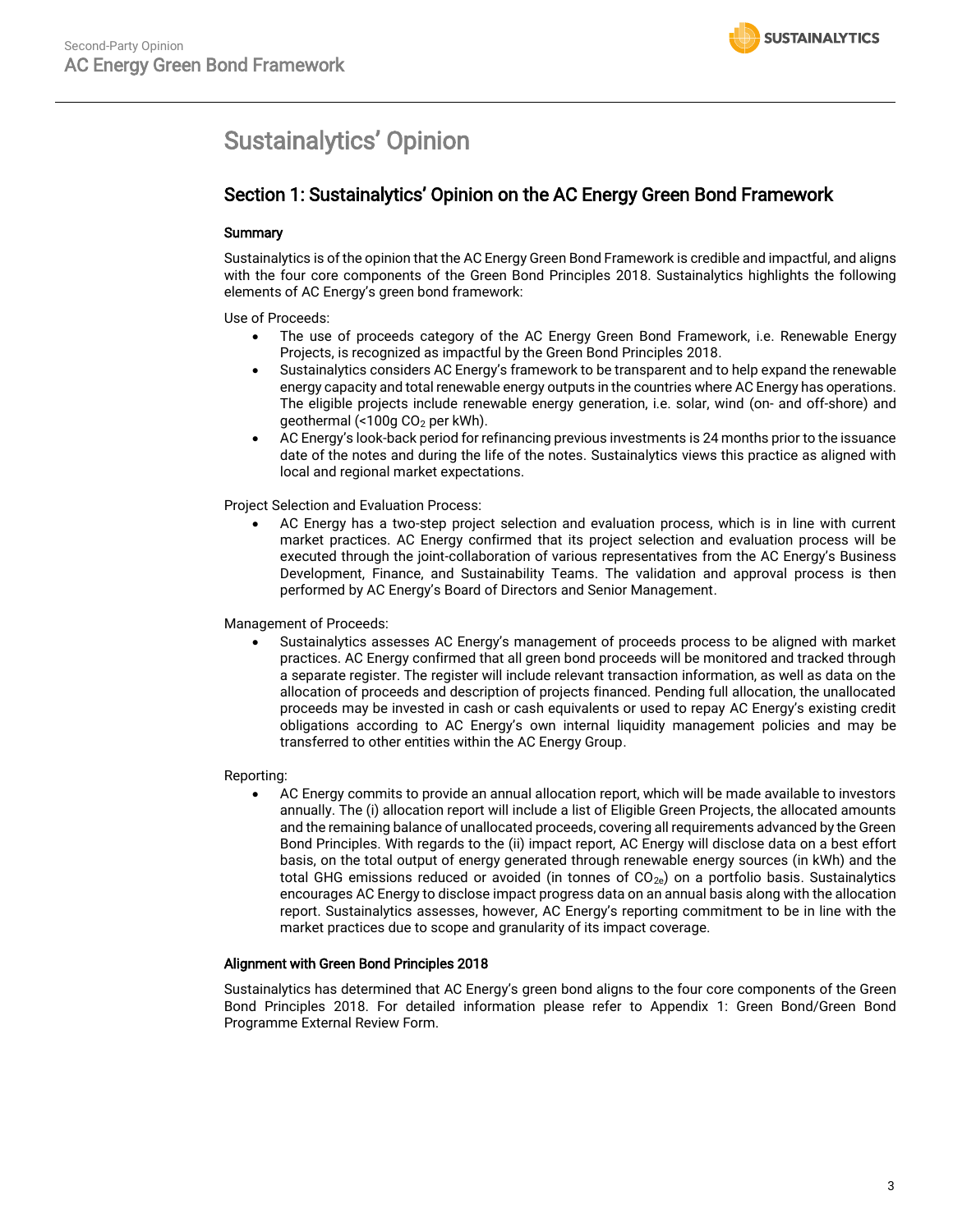## Section 2: Sustainability Performance of the Issuer

#### Contribution of framework to issuer's sustainability mandate

AC Energy was established to fulfil commitments towards promoting affordable and clean energy of its parent company, Ayala Corporation ("Ayala"). 3

Within Ayala's Environmental Policies,<sup>4</sup> AC Energy commits towards environmental responsibility, energy conservation, protection of biodiversity and reducing GHG emissions. Moreover, one of AC Energy's sustainability goals is to generate at least 50% of energy from renewables by 2025, <sup>5</sup> demonstrating the company's commitment to renewable energy generation. The company also reports on its environmental progress, disclosing that in 2017 its' renewable energy (thermal, solar) generation assets produced 410.3 GWh, which was 20% higher than in 2016, and reduced its GHG emissions by 23% from the 2016 levels. 6 Given AC Energy's mandate and sustainability targets and progress reporting, Sustainalytics believes that AC Energy is well placed to issue green bonds and that the issuance will help the company advance in its sustainability strategy.

#### Well positioned to address common environmental and social risks associated with the projects

While Sustainalytics recognizes the positive impact of the use of proceeds, it is acknowledged that the eligible projects have environmental and social risks related to the impact of large renewable energy facilities and infrastructure on local communities and biodiversity, as well as workers' health and safety. Sustainalytics highlights the following risk mitigation processes of AC Energy:

- As a wholly-owned subsidiary of Ayala, the policies of Ayala are also applicable to AC Energy. Ayala is a member of the UN Global Compact Network Philippines,<sup>7</sup> and has a commitment to uphold its 10 principles, including provisions to supporting precautionary approaches towards environmental challenges, undertaking initiatives to promote environmental responsibility, and encouraging the development and diffusion of environmentally friendly technologies, <sup>8</sup> demonstrating awareness and commitment to environmental risks. In addition, AC Energy confirmed to Sustainalytics that environmental impact assessments (EIA) are conducted in line with regulatory requirements.
- As part of the EIA, the company collects feedback from the local communities prior to project start, reducing risks of community backlash. In addition, for project approval the company presents the project and its impact on the community in a hearing for endorsement by the local legislature.
- Ayala's HR Policies<sup>9</sup> includes occupational health and safety and commitments to comply with local and global regulations on industrial health standards. While Sustainalytics welcomes compliance with local laws and regulation, Sustainalytics encourages AC Energy to implement structured health and safety programmes for employees and contractors.

Overall, Sustainalytics is of the opinion that AC Energy has implemented important policies and efforts to mitigate environmental and social risks but encourages the company to develop structural programmes to address workers and contractors' health and safety.

 $\overline{a}$ 

<sup>3</sup> Ayala Our Sustainability Philosophy; accessed December 2018[; http://www.ayala.com.ph/commitment-sustainability](http://www.ayala.com.ph/commitment-sustainability)

<sup>4</sup> Ayala Environmental Policies; accessed December 2018[; http://www.ayala.com.ph/business-conduct-and-ethics](http://www.ayala.com.ph/business-conduct-and-ethics)

<sup>5</sup> AC Energy Corporate Website; accessed December 2018; https://www.AC Energynergy.com.ph/about/

<sup>6</sup> Ayala Integrated Report 2017; accessed December 2018; [http://www.ayala.com.ph/sites/default/files/pdfs/Ayala%20Corp%202017%20IR\\_lowres.pdf](http://www.ayala.com.ph/sites/default/files/pdfs/Ayala%20Corp%202017%20IR_lowres.pdf)

<sup>7</sup> Ayala Integrated Report 2017; accessed December 2018; [http://www.ayala.com.ph/sites/default/files/pdfs/Ayala%20Corp%202017%20IR\\_lowres.pdf](http://www.ayala.com.ph/sites/default/files/pdfs/Ayala%20Corp%202017%20IR_lowres.pdf)

<sup>&</sup>lt;sup>8</sup> The Ten Principles of the UN Global Compact; accessed December 2018;<https://www.unglobalcompact.org/what-is-gc/mission/principles> <sup>9</sup> Ayala HR Policies; accessed December 2018; [http://www.ayala.com.ph/sites/default/files/governance/HR%20Policies\\_0.pdf](http://www.ayala.com.ph/sites/default/files/governance/HR%20Policies_0.pdf)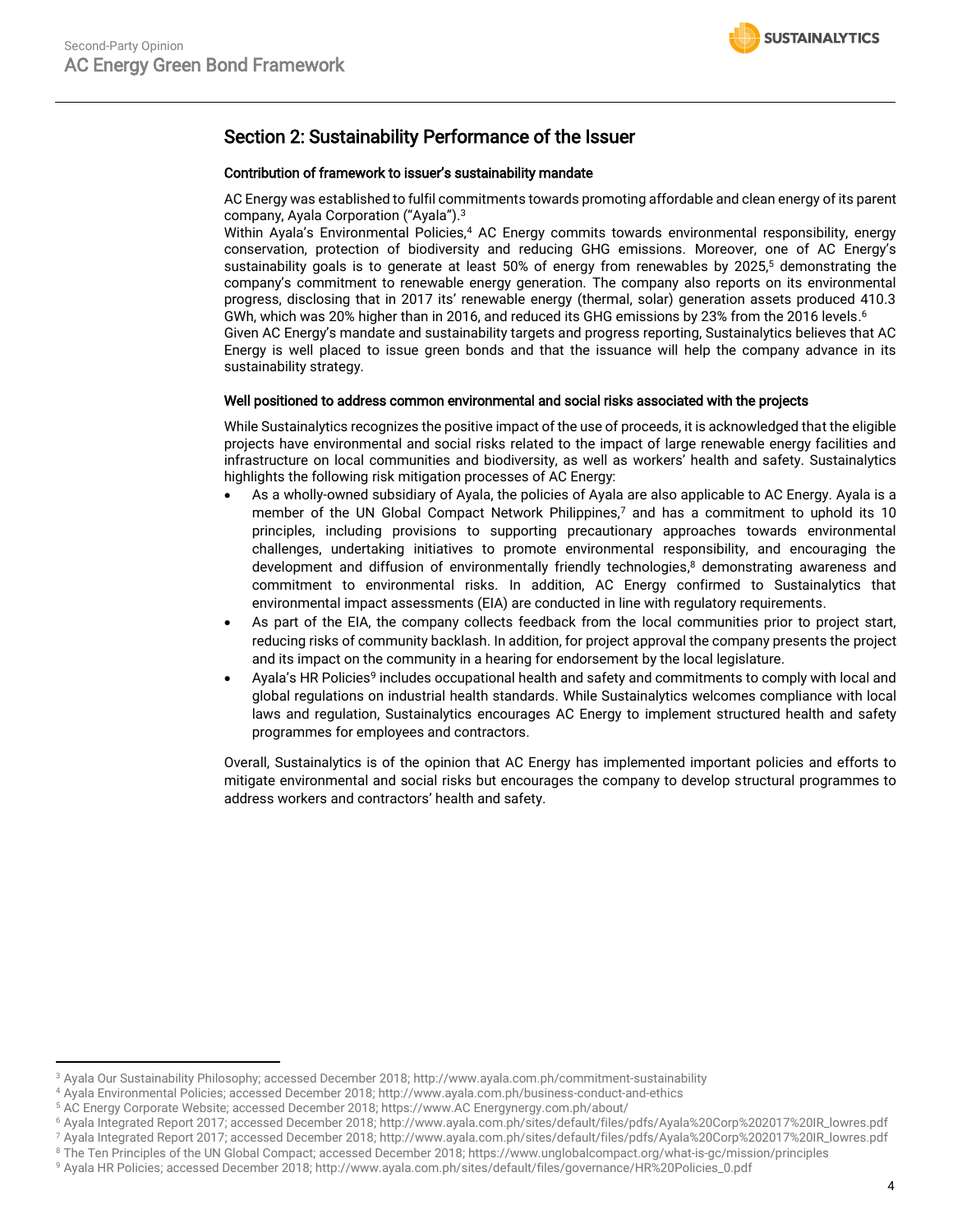# Section 3: Impact of Use of Proceeds

#### Relevance of Renewable Energy in Southeast Asia

Southeast Asia is one of the fastest-growing regions in the world economically and demographically,<sup>10</sup> and as a result energy consumption in Southeast Asia almost doubled between 1995 and 2015, growing around 3.4% annually.<sup>11</sup> Fossil fuels (natural gas and coal) comprised 74% out of the total energy mix of the region,<sup>12</sup> with natural gas contributing the largest share (41%) to the power mix in 2015, followed by coal (33%) and hydropower (16%), <sup>13</sup> indicating the importance of decarbonizing the energy sector in the region. The 10 member states of the Association of Southeast Asian Nations (ASEAN) <sup>14</sup>, have committed to achieving 23% renewables in their total primary energy supply by 2025.<sup>15</sup> Moreover, ASEAN countries have set up individual action plans for meeting the Paris Agreement, including the Philippines targeting 15 GW installed renewable capacity by 2030 (4.7 GW in 2018).<sup>16</sup> The Philippines' Paris Agreement climate commitments also include a reduction of 70% GHG emissions by 2030.<sup>17</sup>

Given the context, Sustainalytics is of the opinion that AC Energy's renewable energy projects have the potential to help decarbonize the energy sector in Southeast Asia and contribute to the ASEAN countries' climate-related goals.

#### Alignment with/contribution to SDGs

The Sustainable Development Goals (SDGs) were set in September 2015 and form an agenda for achieving sustainable development by the year 2030. This green bond advances the following SDG goals and targets:

| Use of Proceeds Category   SDG |        | <b>SDG target</b>                                                          |  |  |
|--------------------------------|--------|----------------------------------------------------------------------------|--|--|
| Renewable Energy               |        | 7. Affordable and Clean   7.2 By 2030, increase substantially the share of |  |  |
| Projects                       | Energy | renewable energy in the global energy mix                                  |  |  |

## **Conclusion**

 $\overline{a}$ 

AC Energy has developed its Green Bond Framework to finance existing and future renewable energy projects, including solar, wind and geothermal in countries where AC Energy operates. The eligible category is aligned with those recognized as impactful by the Green Bond Principles and Sustainalytics is of the opinion that the financed projects can contribute to GHG reduction in the energy sector of the target countries.

AC Energy's processes of project evaluation and selection, as well as management of proceeds are aligned with market practices. While AC Energy's allocation reporting and proposed impact KPIs are aligned with market practice, Sustainalytics recommends AC Energy to report on impact on an annual basis.

Based on the above, Sustainalytics considers the AC Energy green bond to be robust and credible.

<sup>15</sup> Executive Summary. Renewable Energy Market Analysis. Southeast Asia; accessed December 2018; [https://www.irena.org/-](https://www.irena.org/-/media/Files/IRENA/Agency/Publication/2018/Jan/IRENA_Market_Southeast_Asia_2018_summary.pdf?la=en&hash=13DB344A7F8C8EBE30E2EB1A4CAFEC9A63BDED11)

<sup>10</sup> Center for Strategic & International Studies, Fuel Competition in the Expanding Power Market; June 11, 2018[; https://www.csis.org/analysis/fuel](https://www.csis.org/analysis/fuel-competition-expanding-power-market)[competition-expanding-power-market](https://www.csis.org/analysis/fuel-competition-expanding-power-market)

<sup>11</sup> Executive Summary. Renewable Energy Market Analysis. Southeast Asia; accessed December 2018; [https://www.irena.org/-](https://www.irena.org/-/media/Files/IRENA/Agency/Publication/2018/Jan/IRENA_Market_Southeast_Asia_2018_summary.pdf?la=en&hash=13DB344A7F8C8EBE30E2EB1A4CAFEC9A63BDED11)

[<sup>/</sup>media/Files/IRENA/Agency/Publication/2018/Jan/IRENA\\_Market\\_Southeast\\_Asia\\_2018\\_summary.pdf?la=en&hash=13DB344A7F8C8EBE30E2EB1A4C](https://www.irena.org/-/media/Files/IRENA/Agency/Publication/2018/Jan/IRENA_Market_Southeast_Asia_2018_summary.pdf?la=en&hash=13DB344A7F8C8EBE30E2EB1A4CAFEC9A63BDED11) [AFEC9A63BDED11](https://www.irena.org/-/media/Files/IRENA/Agency/Publication/2018/Jan/IRENA_Market_Southeast_Asia_2018_summary.pdf?la=en&hash=13DB344A7F8C8EBE30E2EB1A4CAFEC9A63BDED11)

<sup>&</sup>lt;sup>12</sup> International Renewable Energy Agency (IRENA) Executive Summary. Renewable Energy Market Analysis. Southeast Asia; accessed December 2018; [https://www.irena.org/-](https://www.irena.org/-/media/Files/IRENA/Agency/Publication/2018/Jan/IRENA_Market_Southeast_Asia_2018_summary.pdf?la=en&hash=13DB344A7F8C8EBE30E2EB1A4CAFEC9A63BDED11)

[<sup>/</sup>media/Files/IRENA/Agency/Publication/2018/Jan/IRENA\\_Market\\_Southeast\\_Asia\\_2018\\_summary.pdf?la=en&hash=13DB344A7F8C8EBE30E2EB1A4C](https://www.irena.org/-/media/Files/IRENA/Agency/Publication/2018/Jan/IRENA_Market_Southeast_Asia_2018_summary.pdf?la=en&hash=13DB344A7F8C8EBE30E2EB1A4CAFEC9A63BDED11) [AFEC9A63BDED11](https://www.irena.org/-/media/Files/IRENA/Agency/Publication/2018/Jan/IRENA_Market_Southeast_Asia_2018_summary.pdf?la=en&hash=13DB344A7F8C8EBE30E2EB1A4CAFEC9A63BDED11)

<sup>13</sup> Executive Summary. Renewable Energy Market Analysis. Southeast Asia; accessed December 2018; [https://www.irena.org/-](https://www.irena.org/-/media/Files/IRENA/Agency/Publication/2018/Jan/IRENA_Market_Southeast_Asia_2018_summary.pdf?la=en&hash=13DB344A7F8C8EBE30E2EB1A4CAFEC9A63BDED11)

[<sup>/</sup>media/Files/IRENA/Agency/Publication/2018/Jan/IRENA\\_Market\\_Southeast\\_Asia\\_2018\\_summary.pdf?la=en&hash=13DB344A7F8C8EBE30E2EB1A4C](https://www.irena.org/-/media/Files/IRENA/Agency/Publication/2018/Jan/IRENA_Market_Southeast_Asia_2018_summary.pdf?la=en&hash=13DB344A7F8C8EBE30E2EB1A4CAFEC9A63BDED11) [AFEC9A63BDED11](https://www.irena.org/-/media/Files/IRENA/Agency/Publication/2018/Jan/IRENA_Market_Southeast_Asia_2018_summary.pdf?la=en&hash=13DB344A7F8C8EBE30E2EB1A4CAFEC9A63BDED11)

<sup>&</sup>lt;sup>14</sup> Member states are the following: Brunei Darussalam, Cambodia, Indonesia, Laos, Malaysia, Myanmar, Philippines, Singapore, Thailand, and Vietnam. 1 Observer – Papua New Guinea. https://www.nti.org/learn/treaties-and-regimes/association-southeast-asian-nations-asean/

[<sup>/</sup>media/Files/IRENA/Agency/Publication/2018/Jan/IRENA\\_Market\\_Southeast\\_Asia\\_2018\\_summary.pdf?la=en&hash=13DB344A7F8C8EBE30E2EB1A4C](https://www.irena.org/-/media/Files/IRENA/Agency/Publication/2018/Jan/IRENA_Market_Southeast_Asia_2018_summary.pdf?la=en&hash=13DB344A7F8C8EBE30E2EB1A4CAFEC9A63BDED11) [AFEC9A63BDED11](https://www.irena.org/-/media/Files/IRENA/Agency/Publication/2018/Jan/IRENA_Market_Southeast_Asia_2018_summary.pdf?la=en&hash=13DB344A7F8C8EBE30E2EB1A4CAFEC9A63BDED11)

<sup>16</sup> Executive Summary. Renewable Energy Market Analysis. Southeast Asia; accessed December 2018[; https://www.irena.org/-](https://www.irena.org/-/media/Files/IRENA/Agency/Publication/2018/Jan/IRENA_Market_Southeast_Asia_2018_summary.pdf?la=en&hash=13DB344A7F8C8EBE30E2EB1A4CAFEC9A63BDED11)

[<sup>/</sup>media/Files/IRENA/Agency/Publication/2018/Jan/IRENA\\_Market\\_Southeast\\_Asia\\_2018\\_summary.pdf?la=en&hash=13DB344A7F8C8EBE30E2EB1A4C](https://www.irena.org/-/media/Files/IRENA/Agency/Publication/2018/Jan/IRENA_Market_Southeast_Asia_2018_summary.pdf?la=en&hash=13DB344A7F8C8EBE30E2EB1A4CAFEC9A63BDED11) [AFEC9A63BDED11](https://www.irena.org/-/media/Files/IRENA/Agency/Publication/2018/Jan/IRENA_Market_Southeast_Asia_2018_summary.pdf?la=en&hash=13DB344A7F8C8EBE30E2EB1A4CAFEC9A63BDED11)

<sup>17</sup> Climate Action Tracker Philippines; accessed December 2018[; https://climateactiontracker.org/countries/philippines/](https://climateactiontracker.org/countries/philippines/)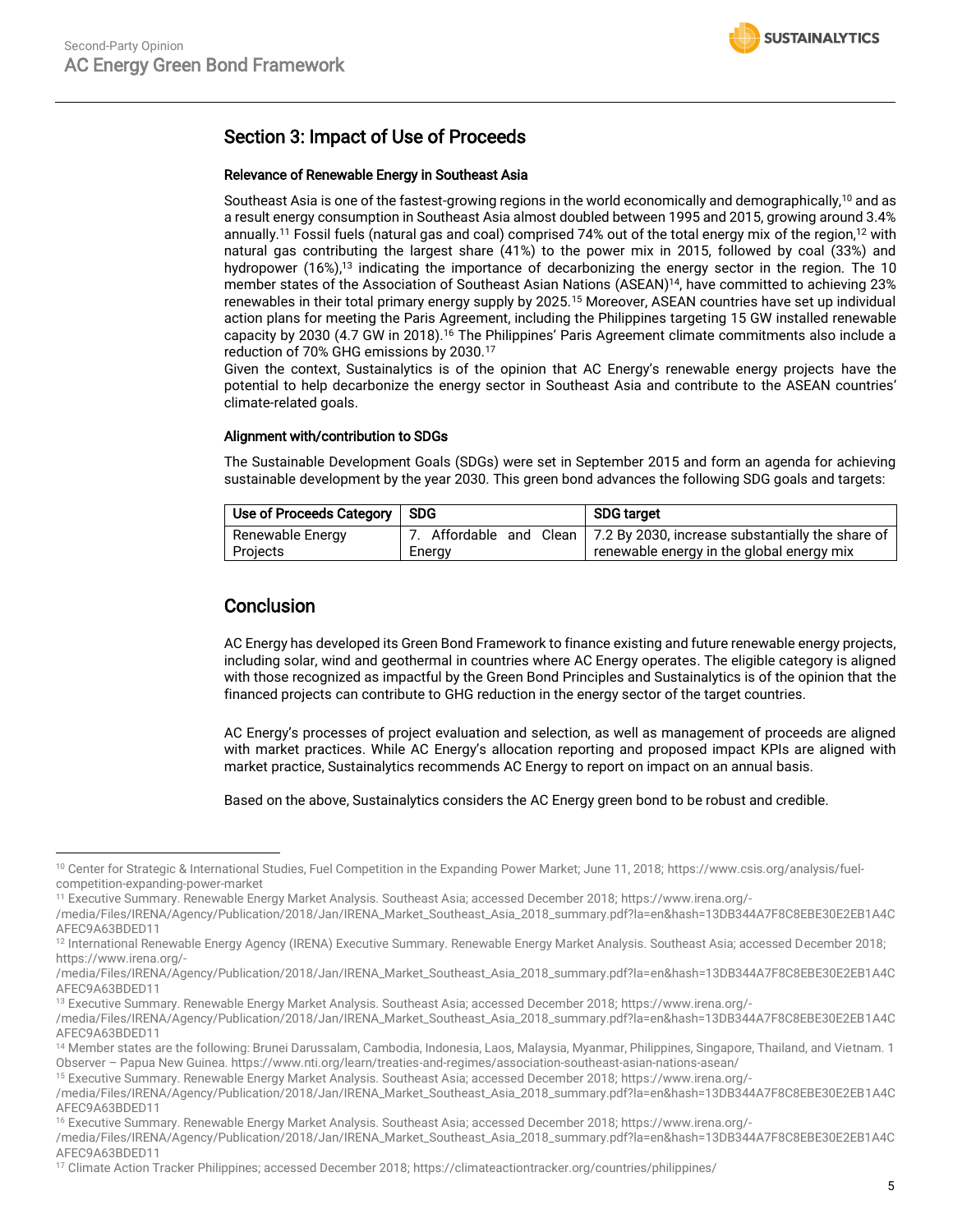

# <span id="page-5-0"></span>Appendices

# Appendix 1: Green Bond / Green Bond Programme - External Review Form Section 1. Basic Information

| Issuer name:                                                                                                                               | AC Energy Finance International Limited |
|--------------------------------------------------------------------------------------------------------------------------------------------|-----------------------------------------|
| Green Bond ISIN or Issuer Green Bond Framework<br>Name, if applicable: [specify as appropriate]                                            | AC Energy Green Bond Framework          |
| Review provider's name:                                                                                                                    | Sustainalytics                          |
| Completion date of this form:                                                                                                              | January 2019                            |
| Publication date of review publication: [where<br>appropriate, specify if it is an update and add<br>reference to earlier relevant review] |                                         |

## Section 2. Review overview

### SCOPE OF REVIEW

The following may be used or adapted, where appropriate, to summarise the scope of the review.

The review assessed the following elements and confirmed their alignment with the GBPs:

☒ Use of Proceeds ☒ Process for Project Evaluation and Selection **<b>⊠** Management of Proceeds **I Reporting I Reporting** 

#### ROLE(S) OF REVIEW PROVIDER

- **⊠** Consultancy (incl. 2<sup>nd</sup> opinion) □ □ Certification
- ☐ Verification ☐ Rating
- □ Other (please specify):

Note: In case of multiple reviews / different providers, please provide separate forms for each review.

#### EXECUTIVE SUMMARY OF REVIEW and/or LINK TO FULL REVIEW (if applicable)

Please refer to Evaluation Summary above.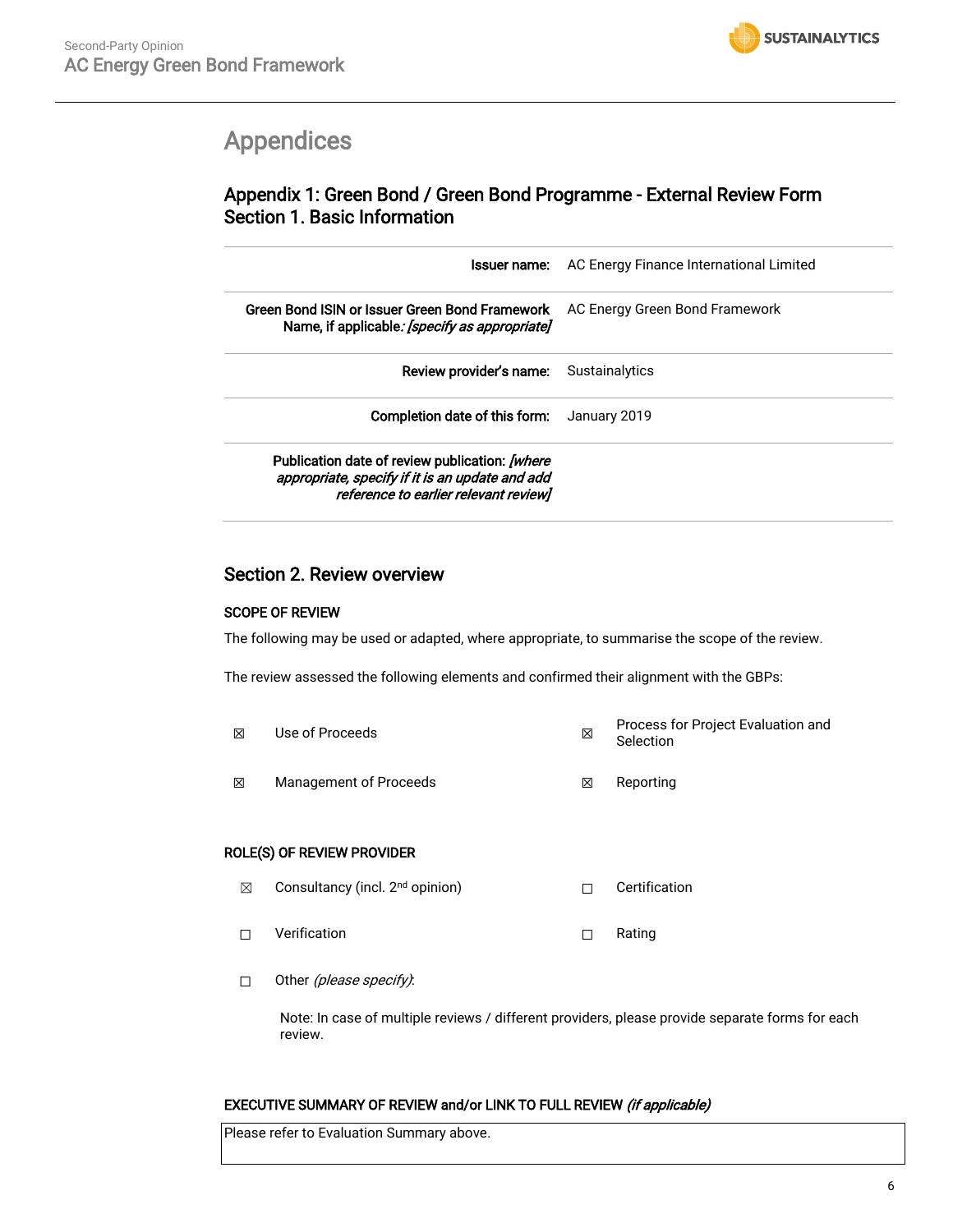## Section 3. Detailed review

Reviewers are encouraged to provide the information below to the extent possible and use the comment section to explain the scope of their review.

#### 1. USE OF PROCEEDS

Overall comment on section (if applicable):

The use of proceeds category of the AC Energy Green Bond Framework, i.e. Renewable Energy Projects, is recognized as impactful by the Green Bond Principles 2018.

Sustainalytics considers AC Energy's framework to be transparent and to help expand the renewable energy capacity and total renewable energy outputs in countries AC Energy has operations. The eligible projects include renewable energy generation only, i.e. solar, wind (on-shore and off-shore) and geothermal (<100g CO2 per kWh).

AC Energy's look-back period for refinancing previous investments is 24 months prior to the issuance date of the notes and during the life of the notes. Sustainalytics views this practice as aligned with local and regional market expectations.

#### Use of proceeds categories as per GBP:

| ⊠ | Renewable energy                                                                                                                |   | Energy efficiency                                                                  |
|---|---------------------------------------------------------------------------------------------------------------------------------|---|------------------------------------------------------------------------------------|
| П | Pollution prevention and control                                                                                                | п | Environmentally sustainable management of<br>living natural resources and land use |
| П | Terrestrial and aquatic biodiversity<br>conservation                                                                            |   | Clean transportation                                                               |
| П | Sustainable water and wastewater<br>management                                                                                  |   | Climate change adaptation                                                          |
| П | Eco-efficient and/or circular economy<br>adapted products, production technologies<br>and processes                             | П | Green buildings                                                                    |
| п | Unknown at issuance but currently expected<br>to conform with GBP categories, or other<br>eligible areas not yet stated in GBPs | п | Other <i>(please specify)</i> :                                                    |

If applicable please specify the environmental taxonomy, if other than GBPs:

#### 2. PROCESS FOR PROJECT EVALUATION AND SELECTION

Overall comment on section (if applicable):

AC Energy has a two-step project selection and evaluation process, which is in line with current market practices. AC Energy confirmed that its project selection and evaluation process will be executed through the joint-collaboration of various representatives from the AC Energy's Business Development, Finance, and Sustainability Teams. The validation and approval process is then performed by AC Energy's Board of Directors and Senior Management.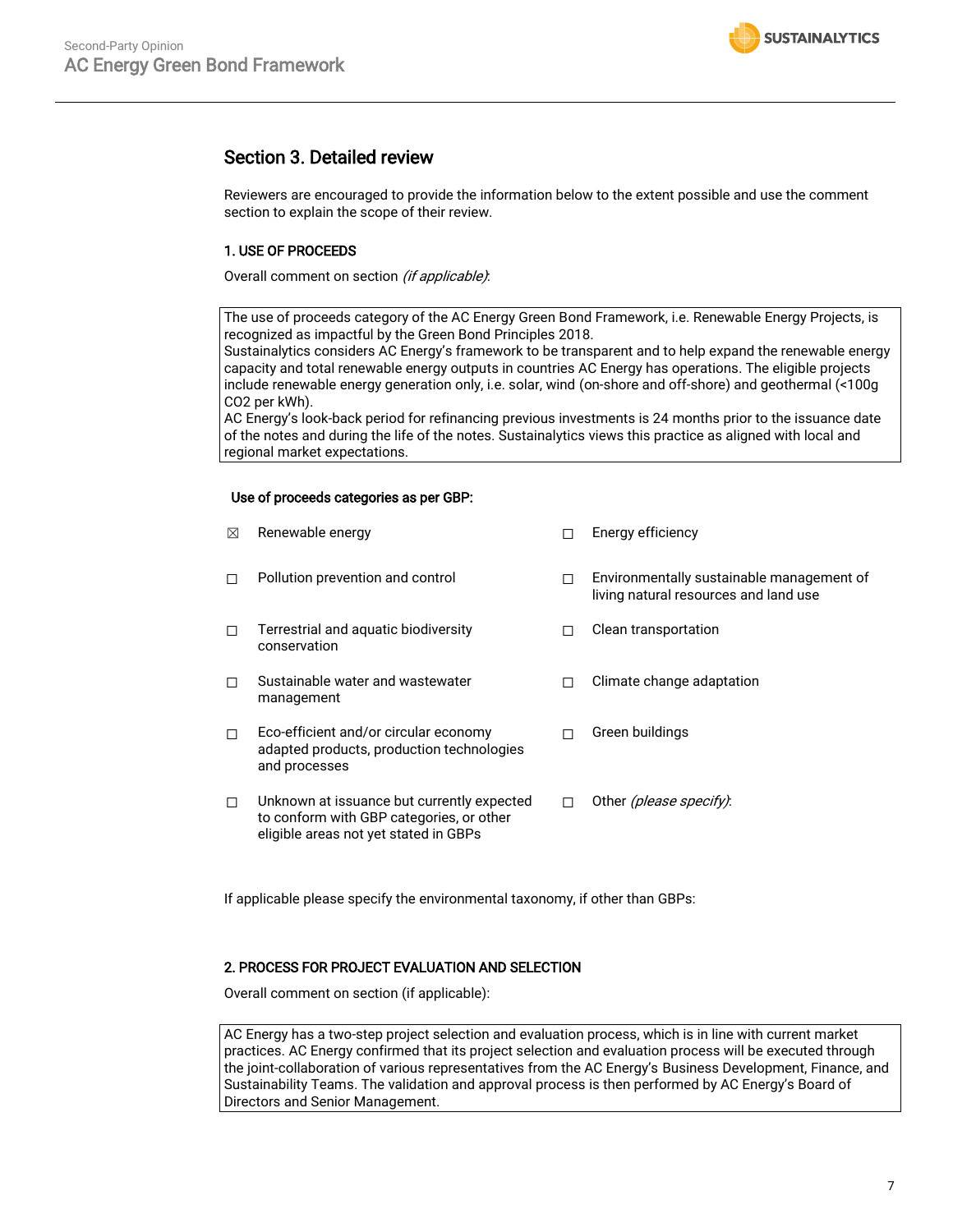

#### Evaluation and selection

- $\boxtimes$  Credentials on the issuer's environmental sustainability objectives  $\boxtimes$  Defined and transparent criteria for projects eligible for Green Bond proceeds
- $\boxtimes$  Summary criteria for project evaluation and selection publicly available
- $\boxtimes$  Documented process to determine that projects fit within defined categories
- ☐ Documented process to identify and manage potential ESG risks associated with the project
- □ Other (please specify):

#### Information on Responsibilities and Accountability

- $\boxtimes$  Evaluation / Selection criteria subject to external advice or verification ☐ In-house assessment
- $\Box$  Other (please specify):

#### 3. MANAGEMENT OF PROCEEDS

Overall comment on section (if applicable):

Sustainalytics assesses AC Energy's management of proceeds process to be aligned with market practices. AC Energy confirmed that all green bond proceeds will be monitored and tracked through a separate register. The register will include relevant transaction information, as well as data on the allocation of proceeds and description of projects financed. Pending full allocation, the unallocated proceeds may be invested in cash or cash equivalents or used to repay AC Energy's existing credit obligations according to AC Energy's own internal liquidity management policies, and may be transferred to other entities within the AC Energy Group.

#### Tracking of proceeds:

- $\boxtimes$  Green Bond proceeds segregated or tracked by the issuer in an appropriate manner
- $\boxtimes$  Disclosure of intended types of temporary investment instruments for unallocated proceeds
- □ Other *(please specify)*:

#### Additional disclosure:

- $\Box$  Allocations to future investments only  $\boxtimes$  Allocations to both existing and future
- ☐ Allocation to individual disbursements ☐ Allocation to a portfolio of
- investments

disbursements

 $\boxtimes$  Disclosure of portfolio balance of unallocated proceeds □ Other (please specify):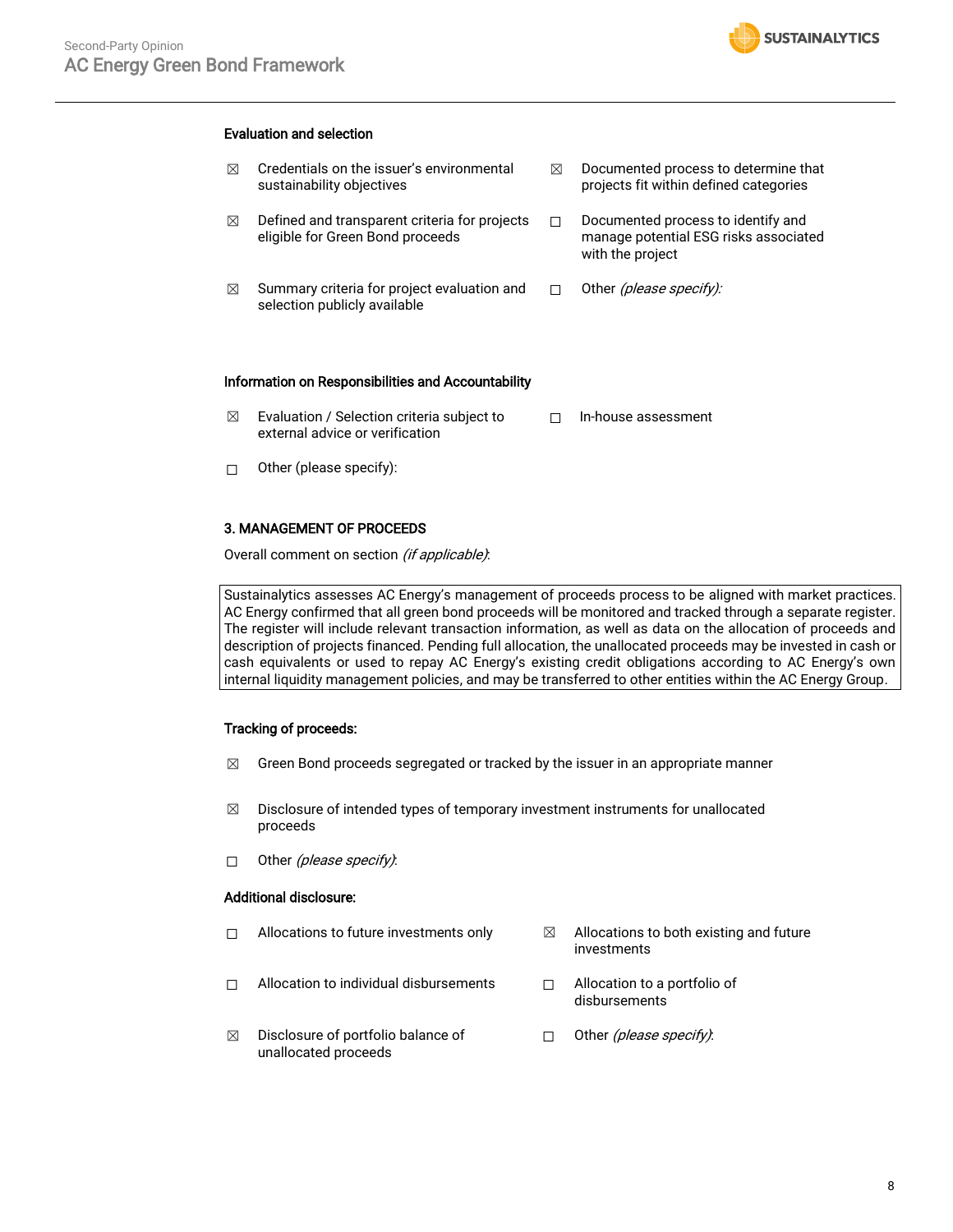

#### 4. REPORTING

Overall comment on section (if applicable):

AC Energy commits to provide an annual allocation report, which will be made available to investors annually. The (i) allocation report will include a list of Eligible Green Projects, the allocated amounts and the remaining balance of unallocated proceeds, covering all requirements advanced by the Green Bond Principles. With regards to the (ii) impact report, AC Energy will disclose data on the total output of energy generated through renewable energy sources (in kWh) and the total GHG emissions reduced or avoided (in tonnes of CO2eq) on a portfolio basis. Sustainalytics encourages AC Energy to disclose impact progress data on a regular basis along with the allocation report. Sustainalytics assesses, however, AC Energy's reporting commitment to be in line with the market practices due to scope and granularity of its impact coverage.

#### Use of proceeds reporting:

| $\Box$                                      | Project-by-project            |             | ⊠                                            | On a project portfolio basis |   |                         |                                                                         |
|---------------------------------------------|-------------------------------|-------------|----------------------------------------------|------------------------------|---|-------------------------|-------------------------------------------------------------------------|
| □                                           | Linkage to individual bond(s) |             | $\Box$                                       | Other (please specify):      |   |                         |                                                                         |
| Information reported:                       |                               |             |                                              |                              |   |                         |                                                                         |
|                                             |                               | $\boxtimes$ | Allocated amounts                            |                              | п |                         | Green Bond financed share of total<br>investment                        |
|                                             |                               | П           | Other (please specify):                      |                              |   |                         |                                                                         |
| Frequency:                                  |                               |             |                                              |                              |   |                         |                                                                         |
|                                             |                               | $\boxtimes$ | Annual                                       |                              | П |                         | Semi-annual                                                             |
|                                             |                               | $\Box$      | Other (please specify):                      |                              |   |                         |                                                                         |
|                                             | Impact reporting:             |             |                                              |                              |   |                         |                                                                         |
| □                                           | Project-by-project            |             |                                              | $\boxtimes$                  |   |                         | On a project portfolio basis                                            |
| □                                           | Linkage to individual bond(s) |             | $\Box$                                       |                              |   | Other (please specify): |                                                                         |
|                                             | Frequency:                    |             |                                              |                              |   |                         |                                                                         |
|                                             |                               | П           | Annual                                       |                              |   | П                       | Semi-annual                                                             |
|                                             |                               | $\boxtimes$ | Other (please specify): best effort<br>basis |                              |   |                         |                                                                         |
| Information reported (expected or ex-post): |                               |             |                                              |                              |   |                         |                                                                         |
|                                             |                               | $\boxtimes$ | <b>GHG Emissions / Savings</b>               |                              |   | П.                      | <b>Energy Savings</b>                                                   |
|                                             |                               | П           | Decrease in water use                        |                              |   | $\boxtimes$             | Other ESG indicators (please<br>specify): renewable energy<br>generated |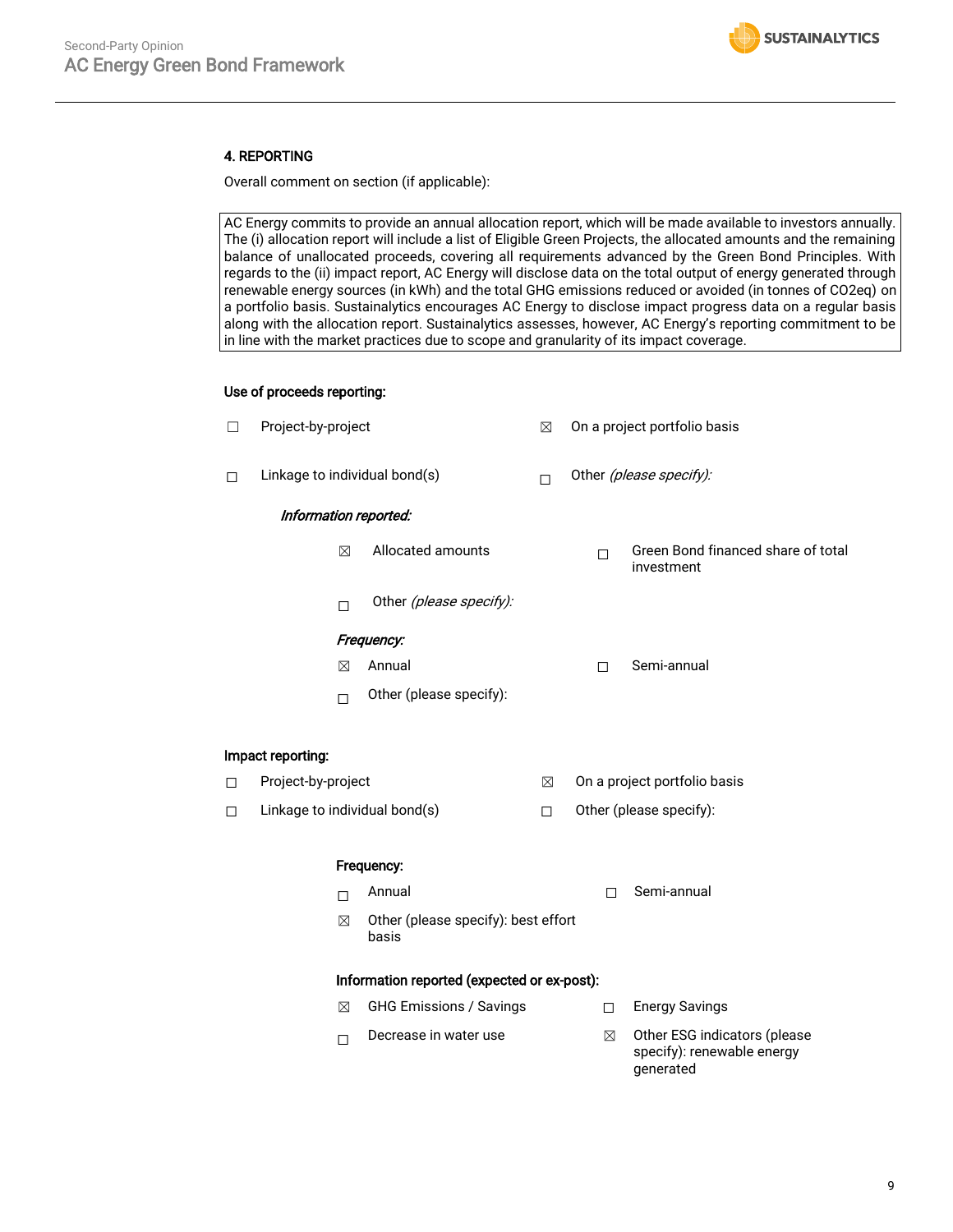#### Means of Disclosure

- ☐ Information published in financial report ☐ Information published in sustainability
- ☐ Information published in ad hoc documents
- report

**SUSTAINALYTICS** 

- $\boxtimes$  Other (please specify): allocation report and impact report likely to be reported together in the Ayala Corp's sustainability report
- $\Box$  Reporting reviewed (if yes, please specify which parts of the reporting are subject to external review):

Where appropriate, please specify name and date of publication in the useful links section.

USEFUL LINKS (e.g. to review provider methodology or credentials, to issuer's documentation, etc.)

AC Energy corporate website: https://www.acenergy.com.ph/

#### SPECIFY OTHER EXTERNAL REVIEWS AVAILABLE, IF APPROPRIATE

#### Type(s) of Review provided:

- ☐ Consultancy (incl. 2nd opinion) ☐ Certification
- ☐ Verification / Audit ☐ Rating
- □ Other (*please specify):*

## Review provider(s): Date of publication:

#### ABOUT ROLE(S) OF INDEPENDENT REVIEW PROVIDERS AS DEFINED BY THE GBP

- i. Second Party Opinion: An institution with environmental expertise, that is independent from the issuer may issue a Second Party Opinion. The institution should be independent from the issuer's adviser for its Green Bond framework, or appropriate procedures, such as information barriers, will have been implemented within the institution to ensure the independence of the Second Party Opinion. It normally entails an assessment of the alignment with the Green Bond Principles. In particular, it can include an assessment of the issuer's overarching objectives, strategy, policy and/or processes relating to environmental sustainability, and an evaluation of the environmental features of the type of projects intended for the Use of Proceeds.
- ii. Verification: An issuer can obtain independent verification against a designated set of criteria, typically pertaining to business processes and/or environmental criteria. Verification may focus on alignment with internal or external standards or claims made by the issuer. Also, evaluation of the environmentally sustainable features of underlying assets may be termed verification and may reference external criteria. Assurance or attestation regarding an issuer's internal tracking method for use of proceeds, allocation of funds from Green Bond proceeds, statement of environmental impact or alignment of reporting with the GBP, may also be termed verification.
- iii. Certification: An issuer can have its Green Bond or associated Green Bond framework or Use of Proceeds certified against a recognized external green standard or label. A standard or label defines specific criteria, and alignment with such criteria is normally tested by qualified, accredited third parties, which may verify consistency with the certification criteria.
- iv. Green Bond Scoring/Rating: An issuer can have its Green Bond, associated Green Bond framework or a key feature such as Use of Proceeds evaluated or assessed by qualified third parties, such as specialized research providers or rating agencies, according to an established scoring/rating methodology. The output may include a focus on environmental performance data, the process relative to the GBP, or another benchmark, such as a 2-degree climate change scenario. Such scoring/rating is distinct from credit ratings, which may nonetheless reflect material environmental risks.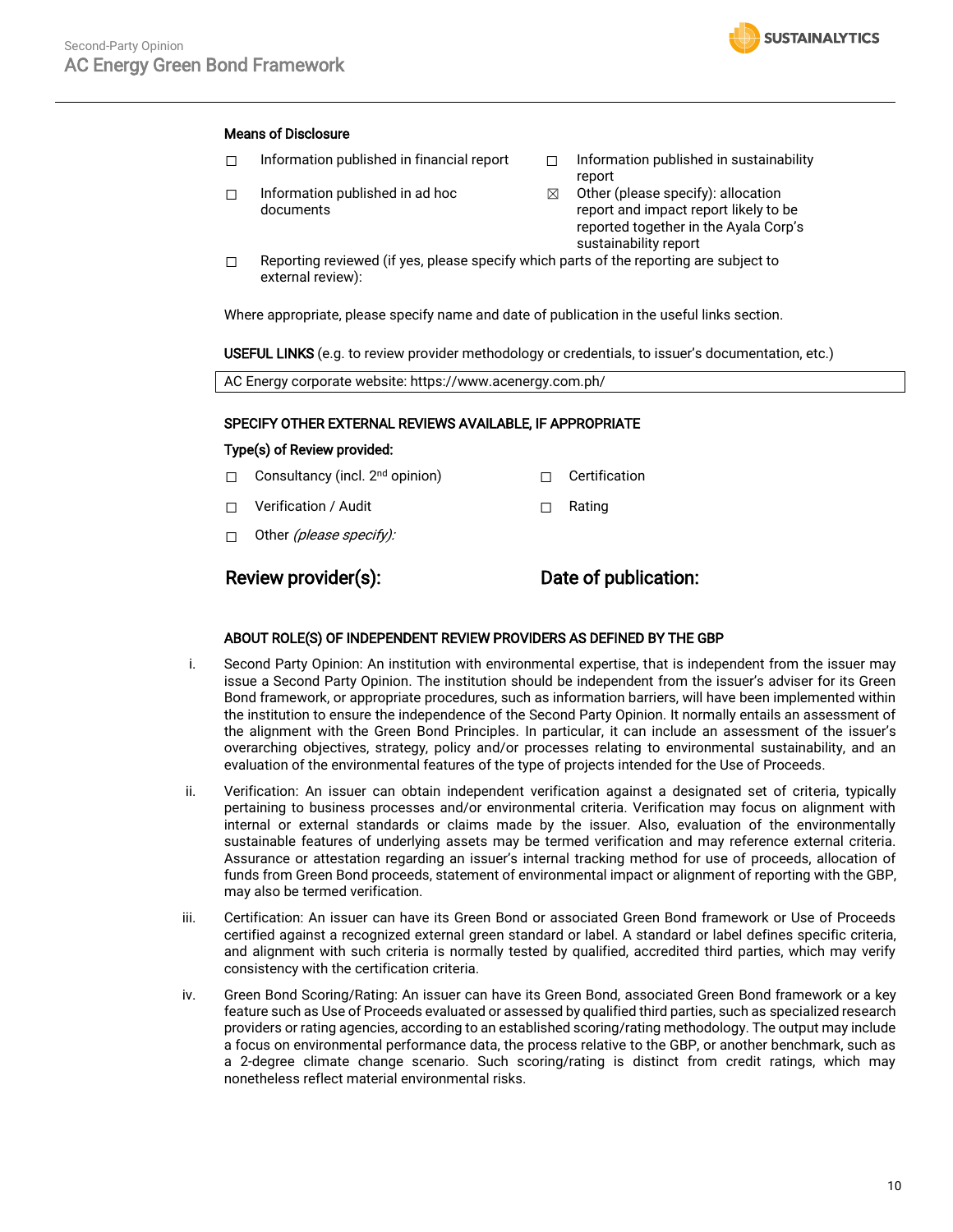

# **Disclaimer**

© Sustainalytics 2019. All rights reserved.

The intellectual property rights to this Second-Party Opinion (the "Opinion") are vested exclusively in Sustainalytics. Unless otherwise expressly agreed in writing by Sustainalytics, no part of this Opinion may be reproduced, disseminated, comingled, used to create derivative works, furnished in any manner, made available to third parties or published, parts hereof or the information contained herein in any form or in any manner, be it electronically, mechanically, through photocopies or recordings, nor publicly released without the "Green Bond Framework" in conjunction with which this Opinion has been developed.

The Opinion was drawn up with the aim to provide objective information on why the analyzed bond is considered sustainable and responsible, and is intended for investors in general, and not for a specific investor in particular. Consequently, this Opinion is for information purposes only and Sustainalytics will not accept any form of liability for the substance of the opinion and/or any liability for damage arising from the use of this Opinion and/or the information provided in it.

As the Opinion is based on information made available by the client, the information is provided "as is" and, therefore Sustainalytics does not warrant that the information presented in this Opinion is complete, accurate or up to date, nor assumes any responsibility for errors or omissions. Any reference to third party names is for appropriate acknowledgement of their ownership and does not constitute a sponsorship or endorsement by such owner.

Nothing contained in this Opinion shall be construed as to make a representation or warranty, express or implied, regarding the advisability to invest in or include companies in investable universes and/or portfolios. Furthermore, nothing contained in this Opinion shall be construed as an investment advice (as defined in the applicable jurisdiction), nor be interpreted and construed as an assessment of the economic performance and credit worthiness of the bond, nor to have focused on the effective allocation of the funds' use of proceeds.

The client is fully responsible for certifying and ensuring its commitments' compliance, implementation and monitoring.